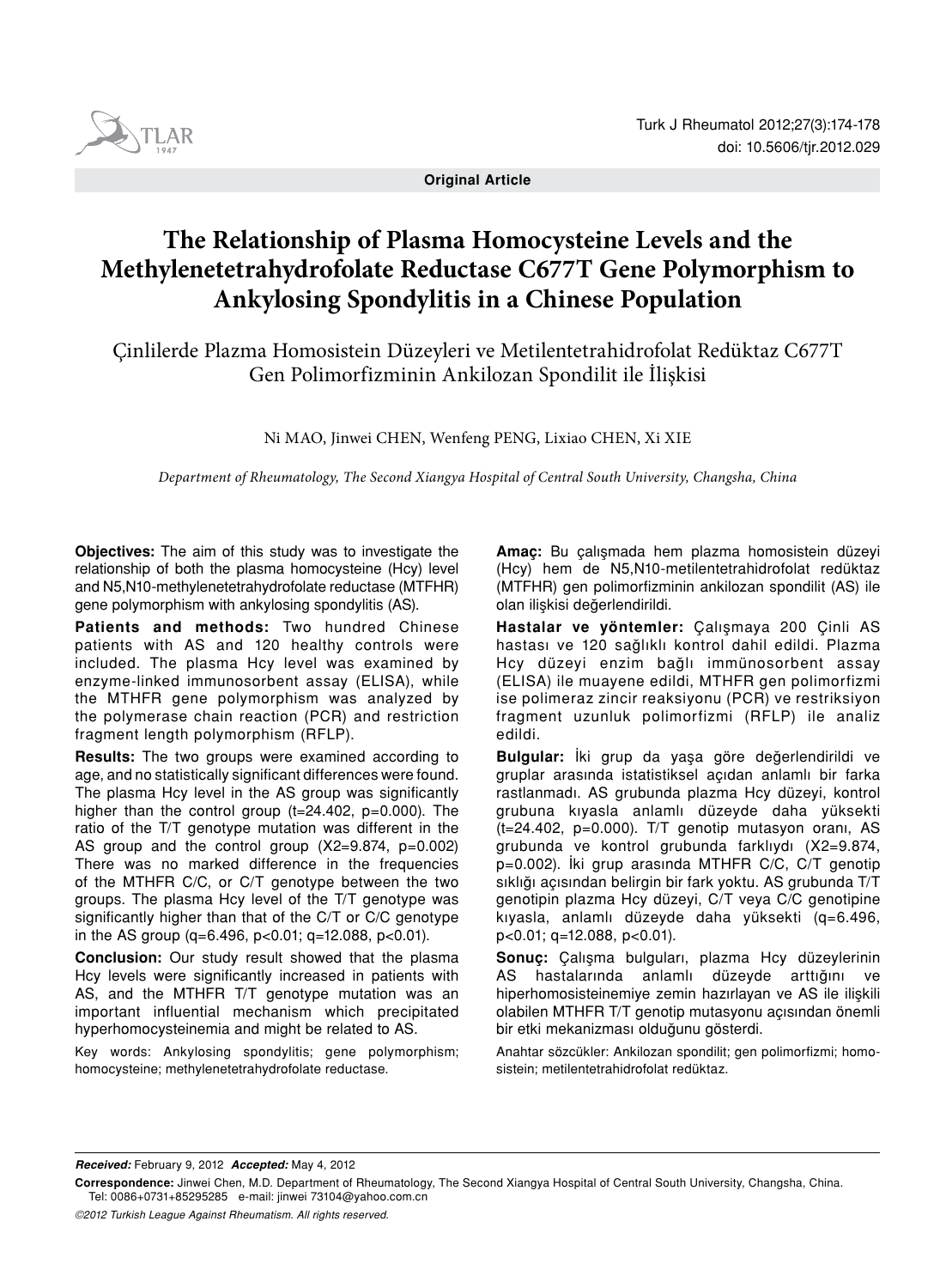Ankylosing spondylitis (AS) is a chronic, painful, degenerative inflammatory arthritis which primarily affects the spine and sacroiliac joints and which causes the eventual fusion of the spine. It is also an autoimmune disease with a probable genetic predisposition. Although its exact cause is unknown, we do know that genetics play a key role in AS. Most individuals who have this type of arthritis also have a gene that produces a "genetic marker", in this case a protein called human leukocyte antigen (HLA)-B27. Recent experimental data suggests that homocysteine (Hcy) may trigger autoimmune reactions through its ability to bind and structurally modify specific proteins, resulting in the formation of neoantigens that are potentially relevant either in the onset of specific autoimmune diseases or in the progression of the associated cardiovascular damage.<sup>[1]</sup> The N5,N10 methylenetetrahydrofolate reductase (MTHFR) is a key enzyme in Hcy metabolism, A specific variant of the MTHFR gene replaces the nucleotide cytosine with the nucleotide thymine at position 677 in the MTHFR gene. This change in the MTHFR gene produces a form of MTHFR that has reduced activity at higher temperatures. People with the thermolabile form of the enzyme have increased levels of Hcy in their blood. We tested the plasma concentration and analyzed the polymorphysm of MTHFR in both the patients with AS and the healthy controls since it may offer new insights and strategies for the treatment of AS.

## **PATIENTS AND METHODS**

## **Subjects**

Two hundred patients with AS diagnosed according to the modified New York criteria of the American College of Rheumatology were recruited from the outpatients and inpatients of the Department of Rheumatology, in the Second Xiangya Hospital of Central South University in Hunan, China, and 120 healthy controls were enrolled in this study. All subjects were from the Han race of China. There were no significant differences in the ages of the participants in the two groups.

## **Plasma homocysteine level**

Total Hcy concentrations were detected by an enzyme-linked immunosorbent assay (ELISA) kit (ADL Company, Bloomington, Minnesota, USA) and an absorbance microplate reader (Bio-Tek ELx-800, Winooski, Vermont, USA).

## **Genotyping**

Genomic DNA was extracted manually via precipitation with trimethylammonium bromide salts from leukocytes contained in 450 ul of venous blood using ethylenediaminetetraacetic acid (EDTA) as an anticoagulant. The DNA was then precipitated in 95% ethanol, dissolved in distilled water, and stored at -20 °C until analysis. The MTHFR C677T polymorphism was determined using the polymerase chain reactionrestriction fragment length polymorphism (PCR-RFLP) assay. A 198bp fragment of the MTHFR gene was amplified from the genomic DNA with the primer pair P1 and P2. The prime sequences were: P1(sense): 5'-TGAAGGAGAAGGTGTCTGCGGGA-3' and P2(anti-sense): 5'-AGGACGGTGCGGTGAGAGTG-3'. Per 6 ul PCR amplification was performed in a total volume of 20 ul. The amplification reaction was performed using the ABI PE-480 (Life Technologies Corporation, Carlsbad, California, America, USA). The PCR amplification consisted of an initial denaturation for five minutes at 94 °C, followed by 35 cycles of denaturation at 94 °C for 30 seconds (s), annealing at 56 °C for 30 s followed by extension at 72 °C for 30 s. The terminal elongation was performed at 72 °C for five minutes. In an amplified 198bp fragment, the C677T polymorphism destroys a restriction enzyme cleavage site for Mbo I such that after digestion with this enzyme for 10 hours at 37 °C, the 677C allele can be detected by the presence of two fragments having lengths of 175bp and 23bp. The presence of the 677T allele in the amplified segment, which remained uncut, and the presence of a heterozygous genotype result in the presence of all three bands. The DNA fragments generated after restriction enzyme digestion were separated in a 3% agarose gel. Restriction fragments were visualized after ethidium bromide staining of the agarose gel using an ultraviolet transilluminator.

#### **Statistical analysis**

Statistical evaluation was carried out with SPSS for Windows 13.0 version software program (SPSS Inc., Chicago, Illinois, USA). The total plasma Hcy levels in the AS group and the control group were compared with an independent sample t-test. The distribution of genotypes in the AS group was compared with the control group and statistically evaluated using a chisquare test.

The study conformed to the Helsinki declaration and was approved by the local ethics committee.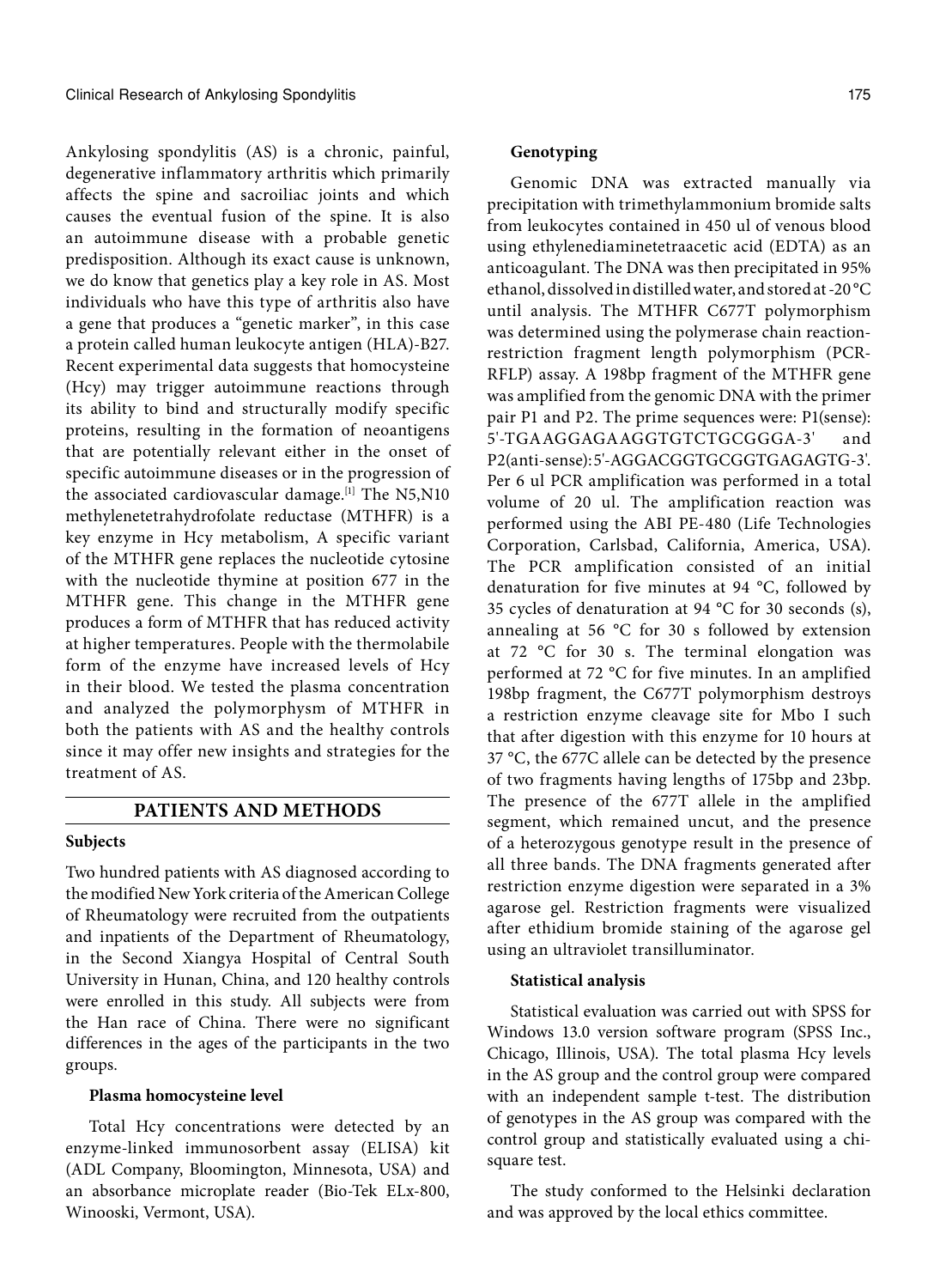| <b>Table 1.</b> The C677T methylenetetrahydrofolate reductase genotype in the control group<br>and ankylosing spondylitis group |     |                   |              |               |       |       |
|---------------------------------------------------------------------------------------------------------------------------------|-----|-------------------|--------------|---------------|-------|-------|
| Genotype                                                                                                                        |     | Control $(n=120)$ | AS $(n=200)$ |               | $X^2$ |       |
|                                                                                                                                 | n   | $\%$              | n            | $\frac{0}{0}$ |       |       |
| 677CC                                                                                                                           | 72. | 60                | 100          | 33.3          | 3.017 | 0.082 |
| 677CT                                                                                                                           | 42. | 35                | 66           | 44.5          | 0.714 | 0.714 |
| 677TT                                                                                                                           | 6   | 5                 | 34           | 22.2.         | 9.874 | 0.002 |
| AS: Ankylosing spondylitis.                                                                                                     |     |                   |              |               |       |       |

## **RESULTS**

In the control group, six participants (5%) were homozygous for the C677T mutation (TT genotype), 42 (35%) were heterozygous (CT genotype), and 72 (60%) were without the mutation (CC genotype). Among the AS group, the distribution between the TT, CT, and CC genotypes was 34 (17%), 66 (33%), and 100 (50%), respectively. There was a difference in the total ratio of C677T MTHFR genotypes between the AS group and the control group (X2=8.432, 0.010<p<0.025). There was also a difference in the ratio of T/T genotype mutation between the AS group and the control group (X2=9.874, p=0.002), but no significant difference was seen in the frequencies of the MTHFR C/C and C/T genotype between the AS group and the control group (Table 1).

The plasma Hcy level was significantly higher in the AS group compared with the control group (median: 18.71±2.42 μmol/l versus 10.97±2.93 μmol/l, min: 2.13 μmol/l, max: 24.58 μmol/l, t=24.402, p=0.000).

The plasma Hcy level of the C/C, C/T and T/T genotype in the AS group were significantly higher than what was found in the control group  $(t=17.402,$ p=0.000; t=16.166, p=0.000; t=10.686, p=0.000, respectively). A discrepancy also occurred in the plasma Hcy level of the C677T MTHFR genotypes between the AS group and the control group.  $(F=46.479, p=0.000)$ . In addition, the plasma Hcy level of the T/T genotype was significantly higher than that of the C/T or C/C genotype in the AS group (q=6.496, p<0.01; q=12.088, p<0.01, respectively) (Tables 2 and 3).

# **DISCUSSION**

Homocysteine is a chemical compound with the formula HSCH2CH2CH(NH2)CO2H and is a methylation of cells within the process of intermediate products. The change of plasma Hcy concentration can directly affect the genomic DNA methylation, which tends to repress gene expression while demethylation or hypomethylation activates the gene expression.

| <b>Table 2.</b> The C677T methylenetetrahydrofolate reductase genotype plasma homocysteine level in the control group and<br>ankylosing spondylitis group |                                                |                  |             |                  |        |       |  |
|-----------------------------------------------------------------------------------------------------------------------------------------------------------|------------------------------------------------|------------------|-------------|------------------|--------|-------|--|
| Genotype                                                                                                                                                  | Control                                        | $n=120$          | AS          | $n=200$          |        | D     |  |
|                                                                                                                                                           | $\mathbf n$                                    | Hcy (µmol/l)     | $\mathbf n$ | Hcy (µmol/l)     |        |       |  |
| 677CC                                                                                                                                                     | 72                                             | $10.94 \pm 3.28$ | 100         | $18.31 \pm 1.94$ | 17.402 | 0.000 |  |
| 677CT                                                                                                                                                     | 42                                             | $10.74 \pm 2.26$ | 66          | $17.80 \pm 2.18$ | 16.166 | 0.000 |  |
| 677TT                                                                                                                                                     | 6                                              | $12.98 \pm 2.10$ | 34          | $21.70 \pm 1.80$ | 10.686 | 0.000 |  |
|                                                                                                                                                           | Hcy: Homocysteine; AS: Ankylosing spondylitis. |                  |             |                  |        |       |  |

| Table 3. The C677T methylenetetrahydrofolate reductase genotype plasma<br>homocysteine level in ankylosing spondylitis group |             |                  |        |                 |  |  |
|------------------------------------------------------------------------------------------------------------------------------|-------------|------------------|--------|-----------------|--|--|
| Genotype                                                                                                                     | AS          | $n=200$          |        | $\mathcal{D}^*$ |  |  |
|                                                                                                                              | $\mathbf n$ | Hcy (µmol/l)     |        |                 |  |  |
| 677CC                                                                                                                        | 100         | $18.31 \pm 1.94$ | 12.088 | < 0.01          |  |  |
| 677CT                                                                                                                        | 66          | $17.80 \pm 2.18$ | 6.496  | < 0.01          |  |  |
| 677TT                                                                                                                        | 34          | $21.70 \pm 1.80$ |        |                 |  |  |
| AS: Ankylosing spondylitis; Hcy: Homocysteine; * Compared to TT as reference genotype.                                       |             |                  |        |                 |  |  |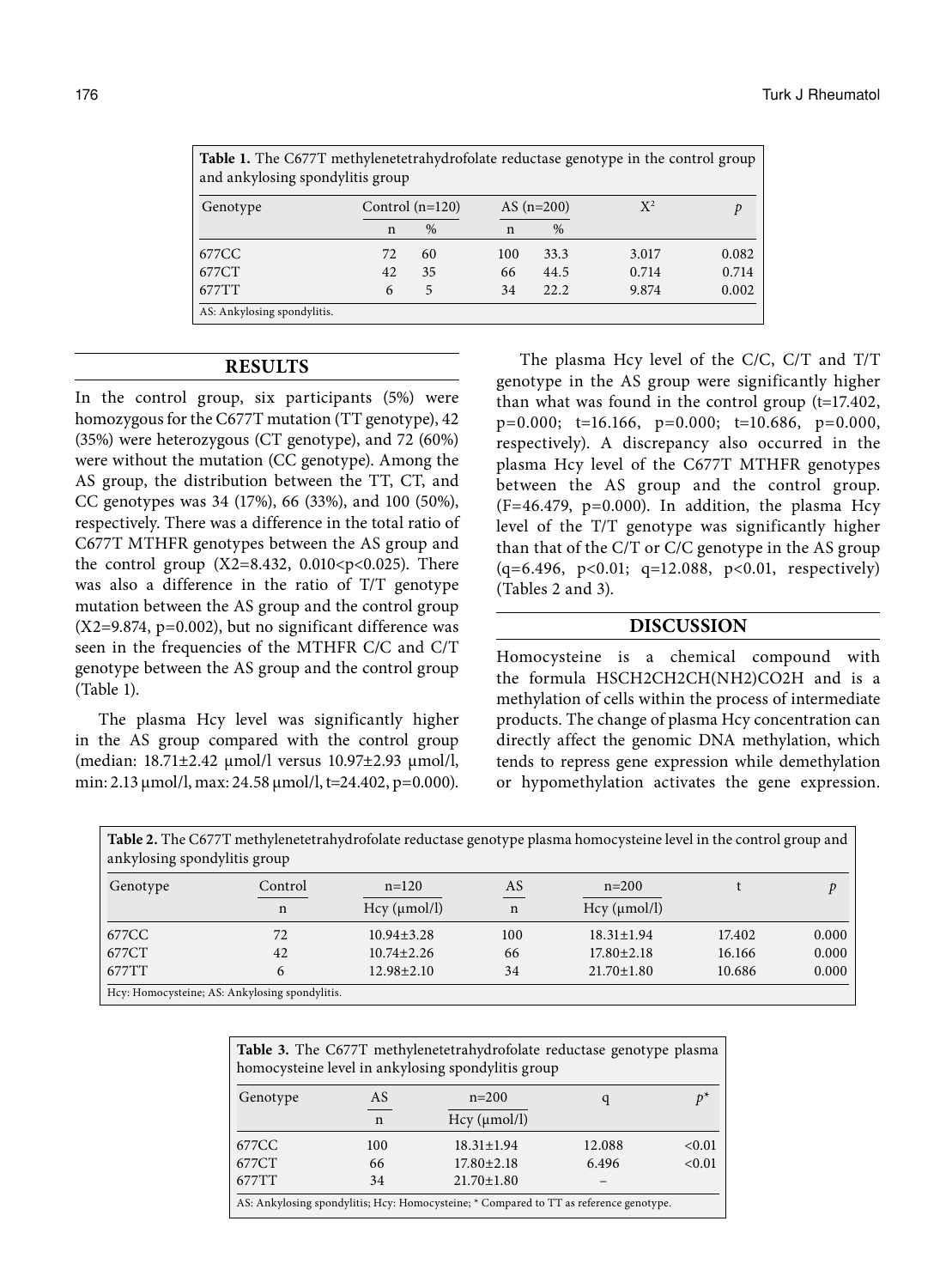Research has revealed that hyperhomocycteine can lead to low genomic DNA methylation, which can be the source of many tumors and certain autoimmune diseases.<sup>[2,3]</sup> Other research revealed that the plasma Hcy concentration of systemic lupus erythematosus (SLE), Behçet's disease (BD), and systemic sclerosis patients increased much more than normal. $[4-6]$  The relevance of the present study with regard to plasma Hcy concentration and AS is still in the start-up phase. Ankylosing spondylitis patients with hyperhomocysteine have been reported,  $[7-9]$  and recent research has shown that the plasma Hcy level is not correlated with AS activation.[10,11] However, the results of our study also showed that the plasma Hcy concentration in AS was significantly higher than in the controls. The exact mechanism of hyperhomocycteine in AS is currently not very clear, but study results show that hyperhomocycteine can enhance the activation of inflammatory cytokines and trigger the autoimmune mechanism.<sup>[1,12]</sup> Homocysteine can also modify HLA antigens in the T cytotoxic lymphocytes, such as the HLA-B27 molecule and other surface molecules, resulting in functional abnormalities of CD4 + T cells that leads to the occurrence of AS.[12] Homocycteine is the metabolite of DNA methylation. The excessive accumulation of metabolic products will inhibit the DNA methylation process and reduce the level of DNA methylation, resulting in abnormal gene expression. Genes expressed differentially may play an important role in the development and growth of AS. A lack of vitamins B6, B12, and folic acid can result in hyperhomocycteine. Therefore, we speculated that the hyperhomocycteine might also, in turn, interfere with the level of methylation in the MTHFR gene promoter region and affect the expression of mRNA. However, whether the interference is the cause of DNA hypermethylation or hypomethylation has not yet to be reported. The modification of these two different ways also represents two different pathophysiologies which must be determined by further study.

The key enzyme in the Hcy metabolism process is MTHFR, and the MTHFR gene 677 C/T mutation is common and can produce variations based on Hinf I restriction enzyme digestion sites. Hence, the heat sensitivity of MTHFR results in changes in the activity of decline and improves the level of plasma Hcy.[13] The MTHFR gene polymorphism and folic acid metabolism can be damaged, leading

to increased concentrations of plasma Hcy. Our study observed that the plasma Hcy level of the T/T genotype was significantly higher than that of the C/T or C/C genotype in AS. The results showed that the T/T genotype is closely related to increased plasma Hcy concentration. It is worth noting that the T/T genotype in the AS group was significantly higher than those in the controls, but it can not be stated for certain that the MTHFR T/T genotype is a susceptibile gene to AS. This hypothesis would need to be studied further.

The relationship between the gene polymorphism of MTHFR C677T and rheumatic diseases has recently been researched. Koubaa et al.<sup>[14]</sup> in their study results showed that the ratio of T/T genotype in BD patients compared with the control group was significantly different, and this was related to higher concentrations of plasma Hcy. Marasini et al.<sup>[6]</sup> did not support the point that the MTHFR C677T gene mutation increases the susceptibility of patients to systemic sclerosis, and at present, there are very few study reports about the gene polymorphism of MTHFR C677T with AS. Our research showed that there was no difference between the frequency distribution of the MTHFR genotype C/C and the C/T gene in the AS group and the control group, but the ratio of the T/T genotype mutation was different in the AS and the controls. In the treatment of cancer and rheumatic diseases, the polymorphism of MTHFR C677T can increase the incidence of methotrexate toxicity, but folic acid supplements can reduce the toxicity of methotrexate and do not affect the treatment.[15,16] This prompted us to hypothesize that certain nutritional factors may be related to the incidence and treatment of AS. It is likely that a complicated process related to the control of gene cytokines and other factors has led to the incidence of AS, but the specific mechanisms still need further study.

In short, our research showed that plasma Hcy concentration in AS patients was significantly higher than normal. The MTHFR gene T/T mutation is an important mechanism which has an impact on hyperhomocysteine, and this mutation may be related to the occurrence of AS.

#### **Acknowledgements**

We here by express our thanks to a Major Project Grant of Frontiers in Sciences, Central South University (Ministry of Education of China).